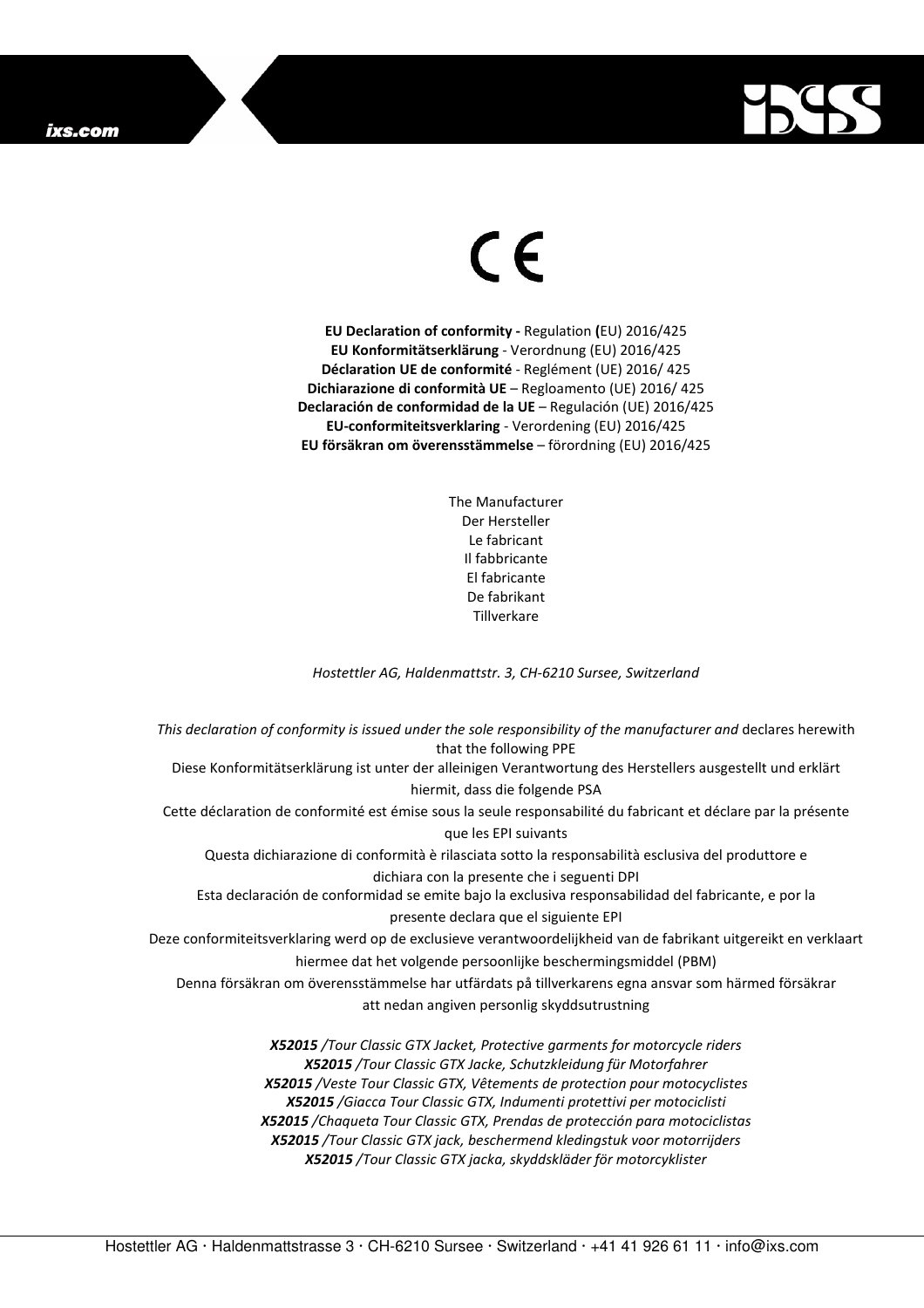



has undergone the EU-type examination conformity assessment procedure (Module B) performed by the Notified Body, IDIADA AUTOMOTIVE TECHNOLOGY, S.A. (OC.0164), P. I. L'ALBORNAR, E-43710 Santa Olivia (Tarragona – Spain), which has issued the EU Type Examination Certificate No. MT19077043, 07.02.2020

And is compliant with the following Standard prEN17092-3:2018 (AA)

## hat das EU-Baumusterprüfungs-Konformitätsbewertungsverfahren durchlaufen (Modul B) durchgeführt von der benannten Stelle, IDIADA AUTOMOTIVE TECHNOLOGY, S.A. (OC.0164), P. I. L'ALBORNAR, E-43710 Santa Olivia (Tarragona – Spanien),

die die EU-Baumusterprüfbescheinigung Nr. MT19077043, 07.02.2020 ausgestellt hat.

und entspricht der folgenden Norm prEN17092-3: 2018 (AA)

a subi la procédure d'évaluation de la conformité pour l'examen de type UE (module B) réalisée par l'organisme notifié, IDIADA AUTOMOTIVE TECHNOLOGY, S.A. (OC.0164), P. I. L'ALBORNAR, E-43710 Santa Olivia (Tarragona – Espagne), qui a délivré le certificat d'examen de type UE n°. MT19077043, 07.02.2020

Et est conforme à la norme suivante prEN17092-3: 2018 (AA)

è stato sottoposto alla procedura di valutazione della conformità dell'esame UE del tipo (modulo B) eseguita dall'organismo notificato, IDIADA AUTOMOTIVE TECHNOLOGY, S.A. (OC.0164), P. I. L'ALBORNAR, E-43710 Santa Olivia (Tarragona – Spagna), che ha rilasciato il certificato di esame UE del tipo n. MT19077043, 07.02.2020

Ed è conforme alla seguente norma prEN17092-3: 2018 (AA)

ha sido sometido al procedimiento de evaluación de conformidad del examen de tipo UE (Módulo B) realizado por el organismo notificado, IDIADA AUTOMOTIVE TECHNOLOGY, S.A. (OC.0164), P. I. L'ALBORNAR, E-43710 Santa Olivia (Tarragona – España), que ha emitido el certificado de examen UE de tipo no. MT19077043, 07.02.2020

Y cumple con el siguiente estándar prEN17092-3: 2018 (AA)

de EG-typekeuring-conformiteitsbeoordelingsprocedure doorlopen (module B) heeft,uitgevoerd door de aangemelde instantie IDIADA AUTOMOTIVE TECHNOLOGY, S.A. (OC.0164), P. I. L'ALBORNAR, E-43710 Santa Olivia (Tarragona – Spanje) die het certificaat van EG-typeonderzoek nr. MT19077043, 07.02.2020 afgegeven heeft,

en voldoet aan de volgende norm: prEN17092-3: 2018 (AA)